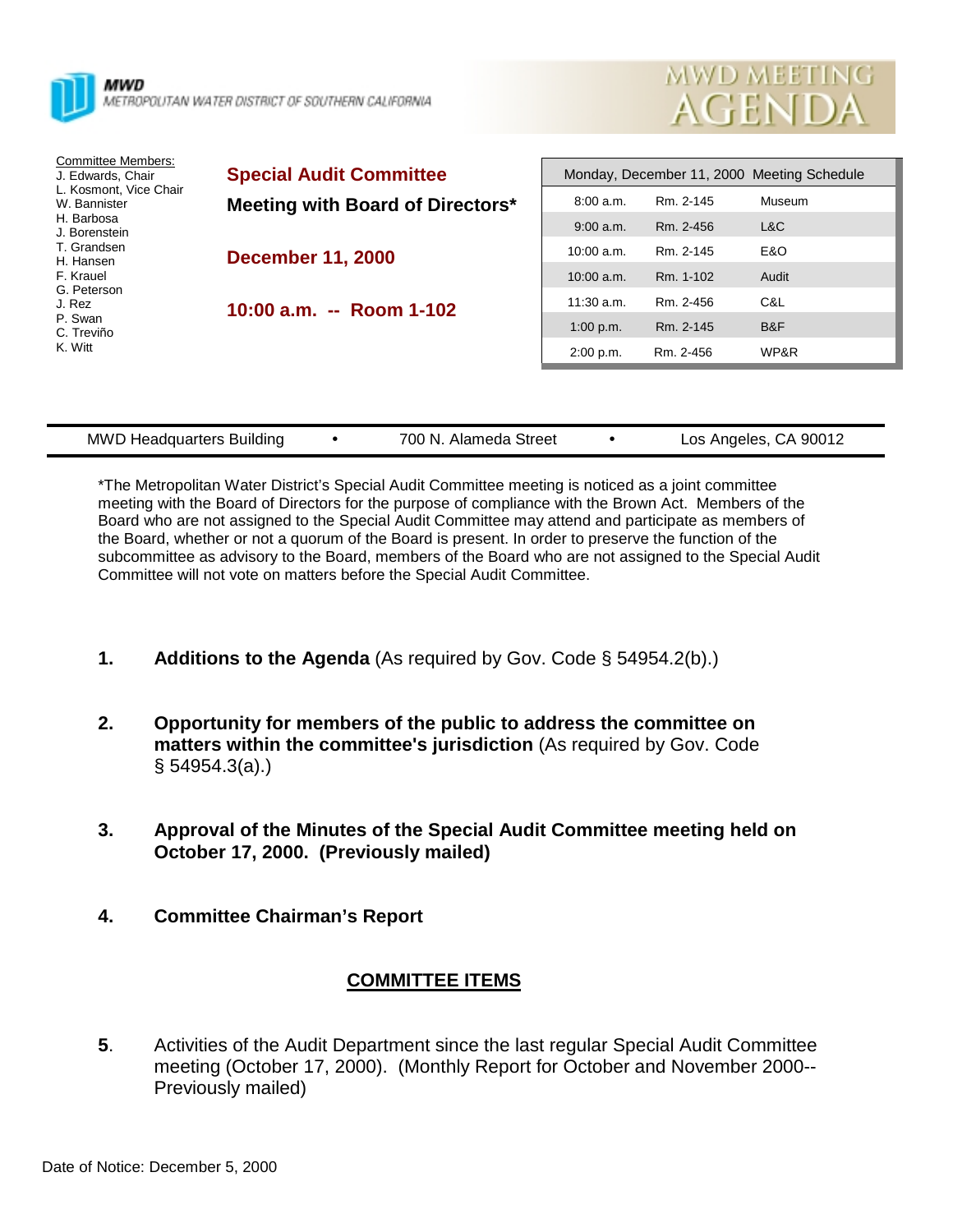- **6**. Audit Department new software program status
- **7**. Reports from Internal Auditors:
	- a. Letter of Interim General Auditor, dated October 30, 2000, re results of monitoring the Electronic Document Management System (EDMS) Project. (Previously mailed)
	- b. Letter of Interim General Auditor, dated October 30, 2000, re summary report on review of the Supervisory Control and Data Acquisition (SCADA) System. (Previously mailed)
	- c. Letter of Interim General Auditor, dated October 30, 2000, re summary report on review of Inland Feeder Project overall financial status. (Previously mailed)
	- d. Letter of Interim General Auditor, dated October 30, 2000, re summary report on review of Agreement No. 3759 with Parsons Infrastructure and Technology Group, Inc. (Previously mailed)
	- e. Letter of Interim General Auditor, dated October 30, 2000, re summary report on review of Agreement No. 4555 with Psomas and Associates, Inc. (Previously mailed)
	- f. Letter of Interim General Auditor, dated October 30, 2000, re summary report on review of Agreement No. 3925 with Raytheon Infrastructure Services Incorporated. (Previously mailed)
- **8.** Reports from External Auditors and Consultants:
	- a. Reports pertaining to KPMG's contract with the Board for audits of financial statements
		- 1. Report dated October 25, 2000, transmitting Audit Cash Basis Financial Statements as of June 30, 2000. (Previously mailed)
		- 2. Report dated October 25, 2000, transmitting Audited Comparative Financial Statements as of June 30, 2000 and 1999. (Previously mailed)
		- 3. Financial Statements of Trustee Agencies. (Transmitted to all Special Audit Committee members by the Interim General Auditor's letter, dated October 25, 2000) (Previously mailed)